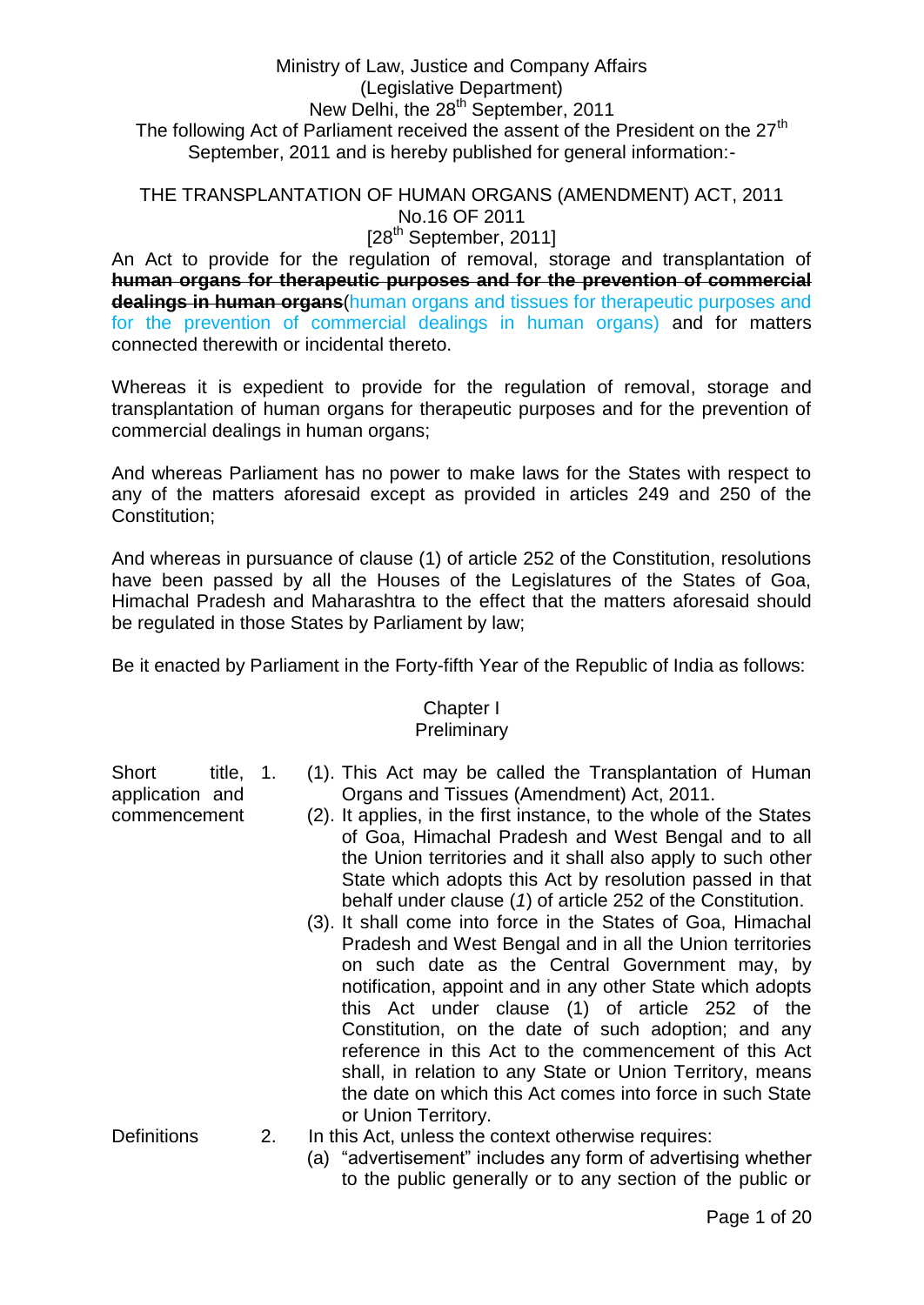individually to selected persons;

- (b) "Appropriate Authority" means the Appropriate Authority appointed under section 13;
- (c) "Authorisation Committee" means the committee constituted under clause (a) or clause (b) of sub-section (4) of section 9;
- (d) "brain-stem death" means the stage at which all functions of the brain stem have permanently and irreversibly ceased and is so certified under sub-section (6) of section 3;
- (e) "deceased person" means a person in whom permanent disappearance of all evidence of life occurs, by reason of brain-stem death or in a cardio-pulmonary sense, at any time after live birth has taken place;
- (f) "donor" means any person, not less than eighteen years of age, who voluntarily authorizes the removal of any of his human organs and tissues or both for therapeutic purposes under sub-section (1) or sub-section (2) of section 3;
- (g) "hospital" includes a nursing home, clinic, medical centre, medical or teaching institution for therapeutic purposes and other like institution;
- (h) "human organ" means any part of a human body consisting of a structured arrangement of tissues which, if wholly removed, cannot be replicated by the body;

(ha) "Human Organ Retrieval Centre" means a hospital,-

(i) which has adequate facilities for treating seriously ill patients who can be potential donors of organs in the event of death; and

 (ii) which is registered under sub-section (1) of section 14 for retrieval of human organs;

(hb) "minor" means a person who has not completed the age of eighteen years;";

- **(i) "near-relative" means spouse, son, daughter, father, mother, brother or sister;"**near relative" means spouse, son, daughter, father, mother, brother, sister, grandfather, grandmother, grandson or granddaughter;";
- (j) "notification" means a notification published in the Official Gazette;
- (k) "payment" means payment in money or money"s worth but does not include any payment for defraying or reimbursing –
	- (i) the cost of removing, transporting or preserving the human organ and tissue or both to be supplied; or
	- (ii) any expenses or loss of earnings incurred by a person so far as reasonably and directly attributable to his supplying any human organ and tissue or both from his body;
- (l) "prescribed" means prescribed by rules made under this Act;
- (m) "recipient" means a person into whom any human organ and tissue or both is, or is proposed to be, transplanted;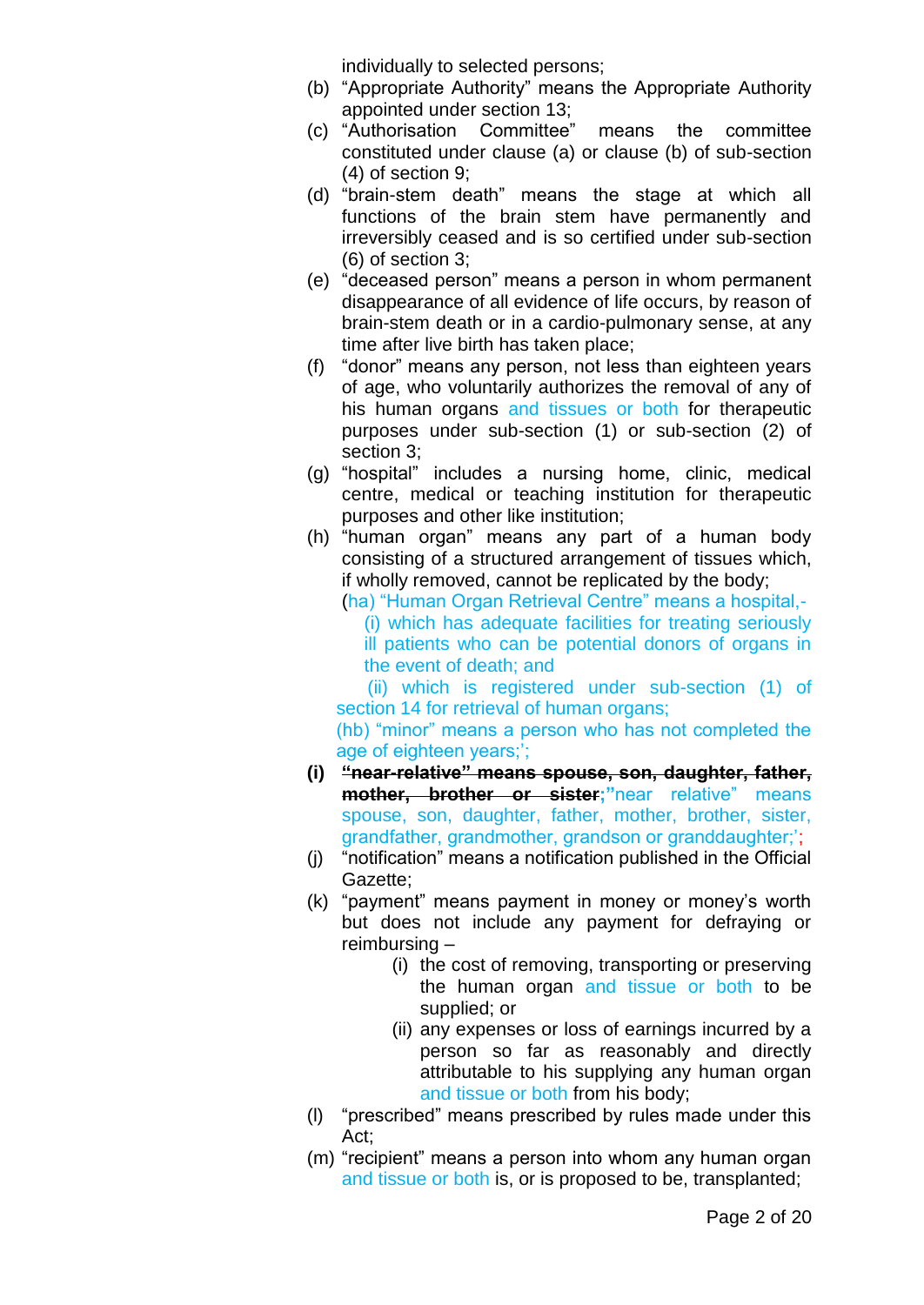- 102 of 1956 (n) "registered medical practitioner" means a medical practitioner who possesses any recognized medical qualification as defined in clause (h) of section-2 of the Indian Medical Council Act, 1956, and who is enrolled on a State Medical Register as defined in clause (k) of that section;
	- (o) "therapeutic purposes" means systematic treatment of any disease or the measures to improve health according to any particular method or modality; **and (oa)** "tissue" means a group of cells, except blood, performing a particular function in the human body; **(ob)** "Tissue Bank" means a facility registered under section 14A for carrying out any activity relating to the recovery, screening, testing, processing, storage and distribution of tissues, but does not include a Blood Bank<sup>\*</sup>
	- (p) "transplantation" means the grafting of any human organ and tissue or both from any living person or deceased person to some other living person for therapeutic purposes.
	- (q) "transplant co-ordinator" means a person appointed by the hospital for co-ordinating all matters relating to removal or transplantation of human organs or tissues or both and for assisting the authority for removal of human organs in accordance with the provisions of section 3.".

#### Chapter II

Authority for the removal of human organs

Authority for 3. removal of human organs and tissues or both

3. (1). Any donor may, in such manner and subject to such conditions as may be prescribed, authorise the removal, before his death, of any human organ and tissue or both of his body for therapeutic purposes.

"(1A) For the purpose of removal, storage or transplantation of such human organs or tissues or both, as may be prescribed, it shall be the duty of the registered medical practitioner working in a hospital, in consultation with transplant co-ordinator, if such transplant co-ordinator is available,-

- (i) to ascertain from the person admitted to the Intensive Care Unit or from his near relative that such person had authorised at any time before his death the removal of any human organ or tissue or both of his body under subsection (2), then the hospital shall proceed to obtain the documentation for such authorisation in such manner as may be prescribed;
- (ii) where no such authority as referred to in subsection (2) was made by such person, to make aware in such manner as may be prescribed to that person or near relative for option to authorise or decline for donation of human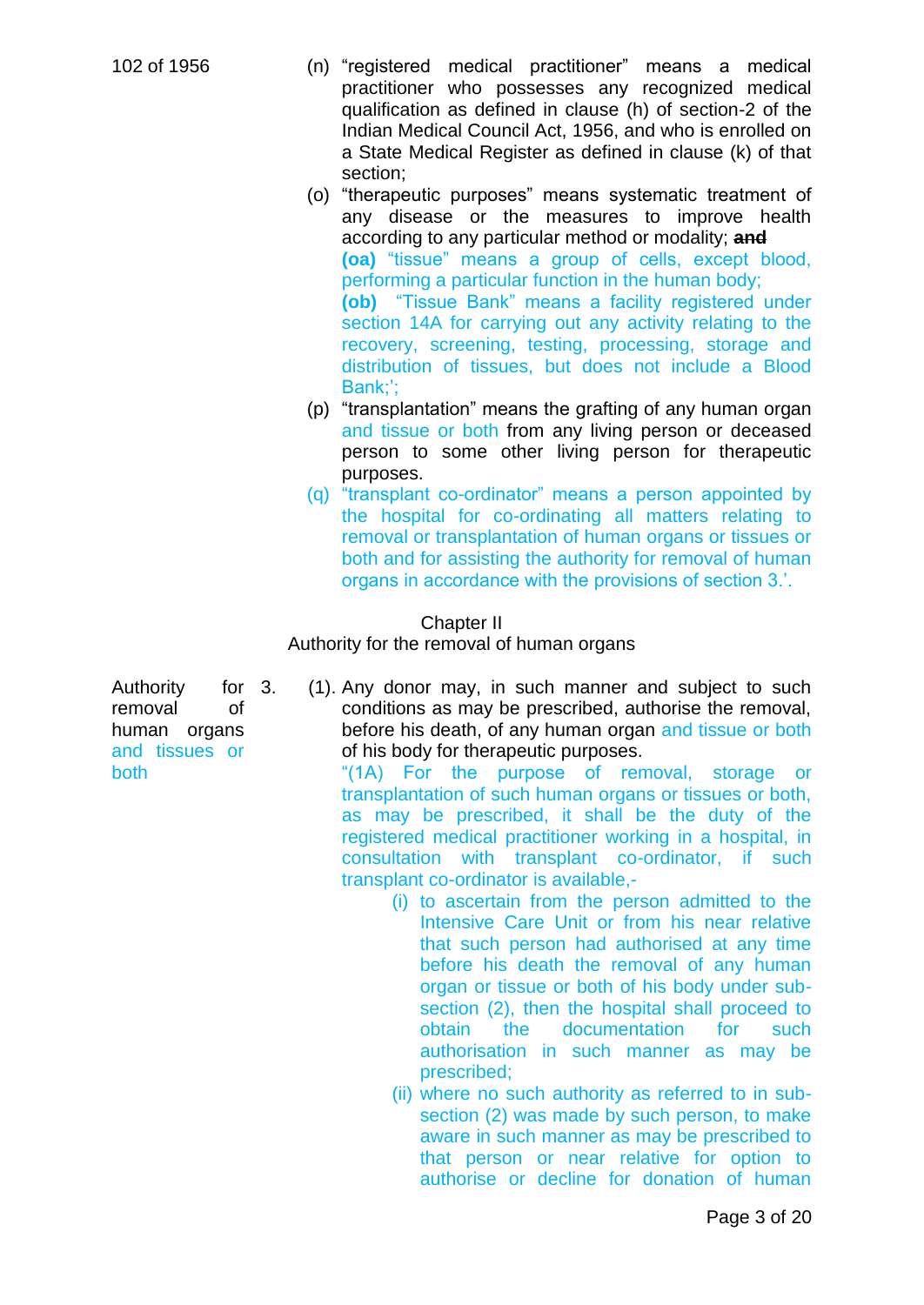organs or tissues or both;

(iii) to require the hospital to inform in writing to the Human Organ Retrieval Centre for removal, storage of transplantation of human organs or tissues or both, of the donor identified in clauses (i) and (ii) in such manner as may be prescribed.

(1B) The duties mentioned under clauses (i) to (iii) of sub-section (1A) from such date, as may be prescribed, shall also apply in the case of registered medical practitioner working in an Intensive Care Unit in a hospital which is not registered under this Act for the purpose of removal, storage or transplantation of human organs or tissues or both.";

- (2). If any donor had, in writing and in the presence of two or more witnesses (at least one of whom is a near relative of such person), unequivocally authorized at any time before his death, the removal of any human organ and tissue or both of his body, after his death, for therapeutic purposes, the person lawfully in possession of the dead body of the donor shall, unless he has any reason to believe that the donor had subsequently revoked the authority aforesaid, grant to a registered medical practitioner all reasonable facilities for the removal, for therapeutic purposes, of that human organ and tissue or both from the dead body of the donor.
- (3). Where no such authority as is referred to in sub-section (2), was made by any person before his death but no objection was also expressed by such person to any of his human organs and tissues or both being used after his death for therapeutic purposes, the person lawfully in possession of the dead body of such person may, unless he has reason to believe that any near relative of the deceased person has objection to any of the decease person's human organs and tissues or both being used for therapeutic purposes, authorize the removal of any human organ and tissue or both of the deceased person for its use for therapeutic purposes.
- (4). The authority given under sub-section (1) or sub-section (2) or, as the case may be, sub-section (3) shall be sufficient warrant for the removal, for therapeutic purposes, of the human organ and tissue or both; but no such removal shall be made by any person other than the registered medical practitioner "Provided that a technician possessing such qualifications and experience, as may be prescribed, may enucleate a cornea.";.
- (5). Where any human and tissue or both organ is to be removed from the body of a deceased person, the registered medical practitioner shall satisfy himself, before such removal, by a personal examination of the body from which any human organ and tissue or both is to be removed, that life is extinct in such body or, where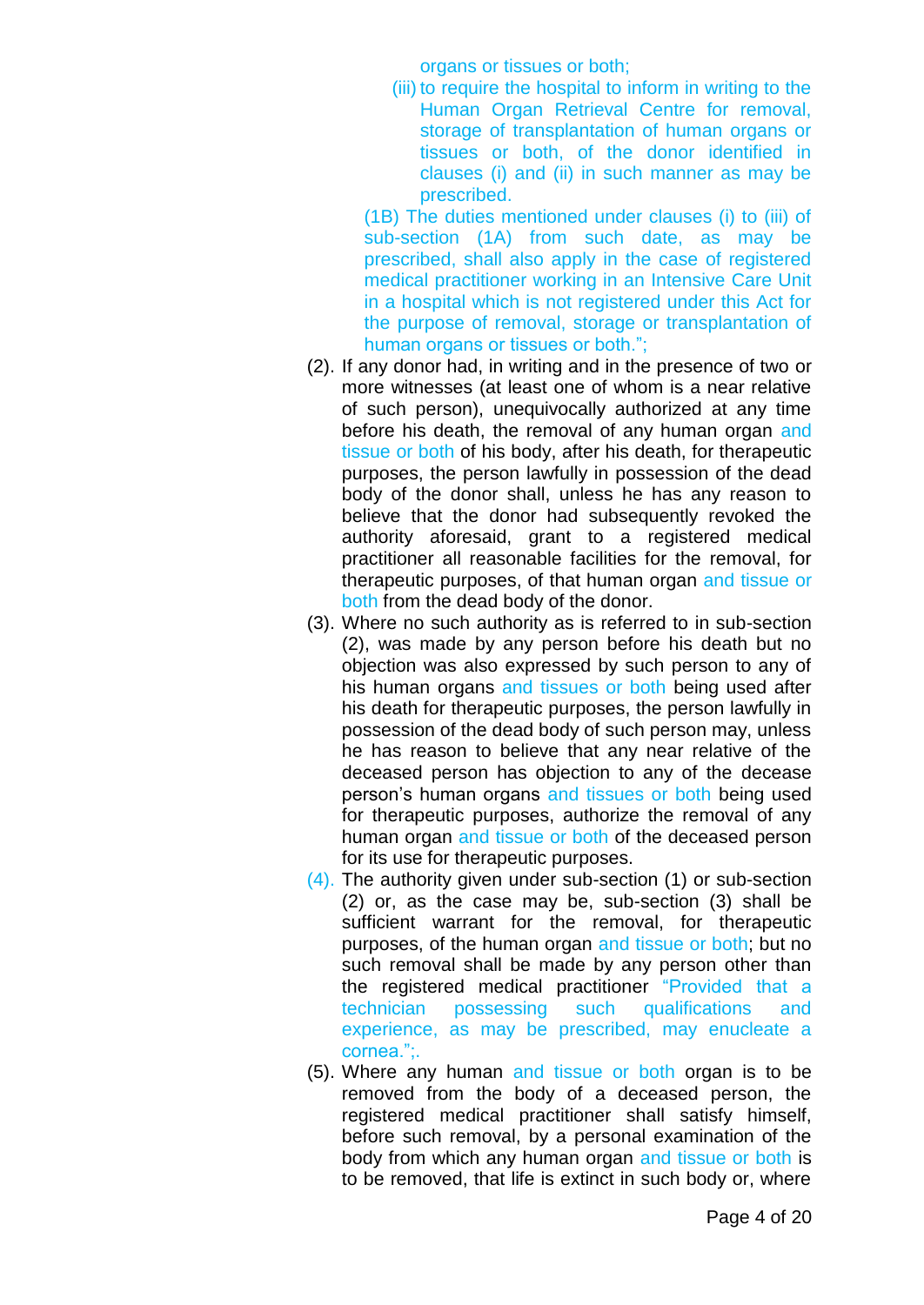it appears to be a case of brain-stem death, that such death has been certified under sub-section (6).

- (6). Where any human organ and tissue or both is to be removed from the body of a person in the event of his brain-stem death, no such removal shall be undertaken unless such death is certified, in such form and in such manner and on satisfaction of such conditions and requirements as may be prescribed, by a Board of medical experts consisting of the following namely:
	- (i) the registered medical practitioner in charge of the hospital in which brain-stem death has occurred;
	- (ii) an independent registered medical practitioner, being a specialist, to be nominated by the registered medical practitioner specified in cause (i), from the panel of names approved by the Appropriate authority;
	- (iii) a neurologist or a neurosurgeon to be nominated by the registered medical practitioner specified in clause (i), from the panel of names approved by the Appropriate Authority; **and** "Provided that where a neurologist or a neurosurgeon is not available, the registered medical practitioner may nominate an independent registered medical practitioner, being a surgeon or a physician and an anaesthetist or intensivist subject to the condition that they are not members of the transplantation team for the concerned recipient and to such conditions as may be prescribed;".
	- (iv) the registered medical practitioner treating the person whose brain-stem death has occurred.
- (7). Notwithstanding anything contained in sub-section (3), where brain-stem death of any person, less than eighteen years of age, occurs and is certified under subsection (6), any of the parents of the deceased person may give authority, in such form and in such manner as may be prescribed, for the removal of any human organ and tissue or both from the body of the deceased person.
- 4. (1). No facilities shall be granted under sub-section (2) of section 3 and no authority shall be given under subsection (3) of that section for the removal of any human organ and tissue or both from the body of a deceased person, if the person required to grant such facilities, or empowered to give such authority, has reason to believe that an inquest may be required to be held in relation to such body in pursuance of the provisions of any law for the time being in force.
	- (2). No authority for the removal of any human organ and tissue or both from the body of a deceased person shall be given by a person to whom such body has been

Removal of 4. human organs and tissues or both not to be authorised in certain cases.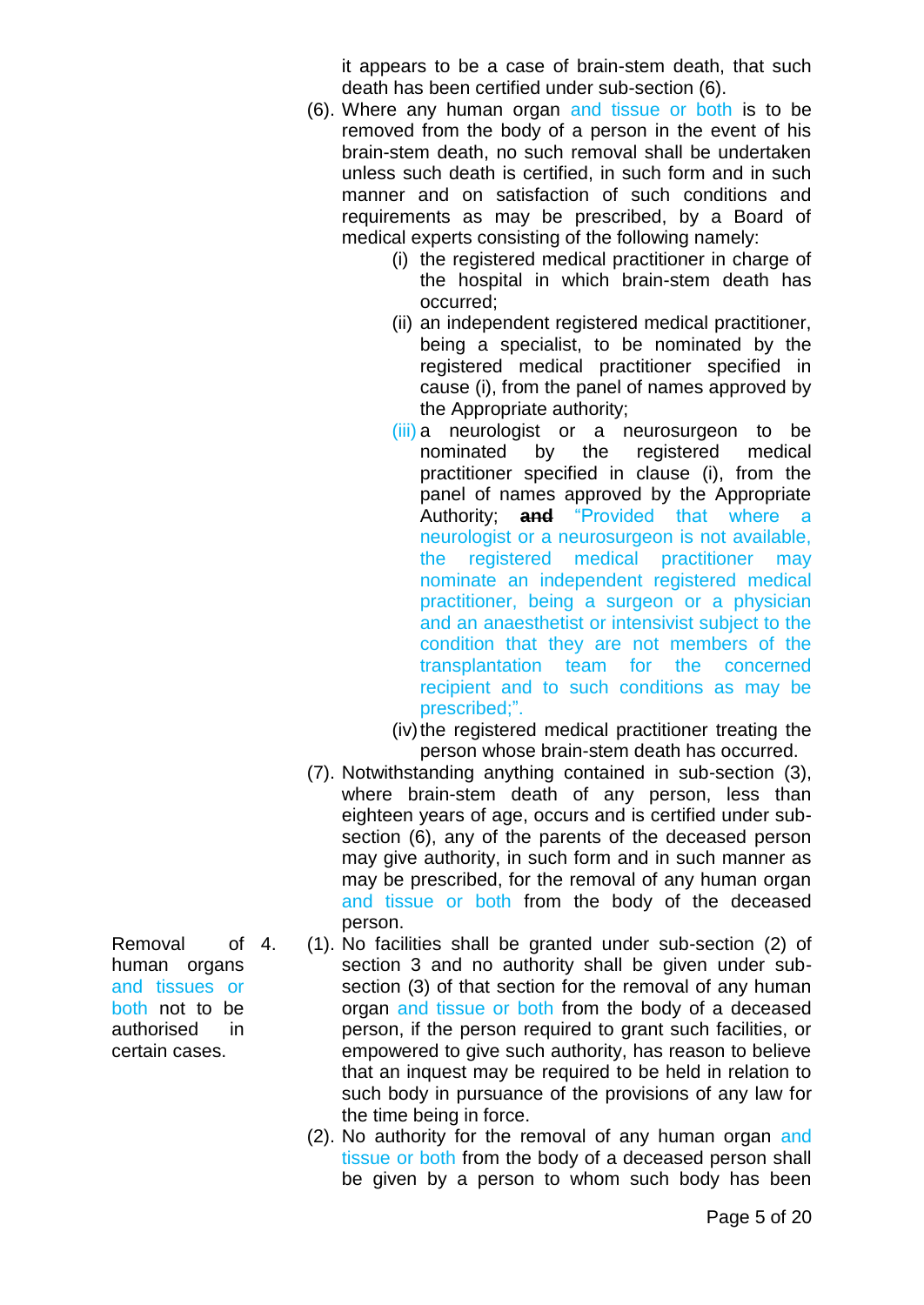| Authority       | for $5.$ |  |
|-----------------|----------|--|
| removal         | Ωf       |  |
| human organs    |          |  |
| and tissues or  |          |  |
| both in case of |          |  |
| unclaimed       |          |  |
| bodies          | in       |  |
| hospital        | or       |  |
| prison.         |          |  |

Authority for 6. removal of human organs and tissues or both from bodies sent for post-mortem examination for medico-legal or pathological purposes.

Preservation of 7. human organs and tissues or both.

entrusted solely for the purpose of interment, cremation or other disposal.

- 5. (1). In the case of a dead body lying in a hospital or prison and not claimed by any of the near relatives of the deceased person within forty-eight hours from the time of the death of the concerned person, the authority for the removal of any human organ and tissue or both from the dead body which so remains unclaimed may be given, in the prescribed form, by the person in charge, for the time being, of the management or control of the hospital or prison, or by an employee of such hospital or prison authorised in this behalf by the person in charge of the management or control thereof.
- (2). No authority shall be given under sub-section (1) if the person empowered to give such authority has reason to believe that any near relative of the deceased person is likely to claim the dead body even through such near relative has not come forward to claim the body of the deceased person within the time specified in such subsection (1).

Where the body of a person has been sent for post-mortem examination-

- (a) for medico-legal purposes by reason of the death of such person having been caused by accident or any other unnatural cause;
	- OR

(b) for pathological purposes,

the person competent under this Act to give authority for the removal of any human organ and tissue or both from such dead body may, if he has reason to believe that such human organ and tissue or both will not be required for the purpose for which such body has been sent for post-mortem examination, authorize the removal, for therapeutic purposes, of that human organ and tissue or both of the deceased person provided that he is satisfied that the deceased person had not expressed, before his death, any objection to any of his human organs and tissues or both being used, for therapeutic purposes after his death or, where he had granted an authority for the use of any of his human organs and tissues or both for therapeutic purposes after his death, such authority had not been revoked by him before his death.

After the removal of any human organ and tissue or both from the body of any person, the registered medical practitioner shall take such steps for the preservation of the human organ and tissue or both so removed as may be prescribed.

Savings 8. (1). Nothing in the foregoing provisions of this Act shall be construed as rendering unlawful any dealing with the body or with any part of the body of a deceased person if such dealing would have been lawful if this Act had not been passed.

45 of 1860 (2). Neither the grant of any facility or authority for the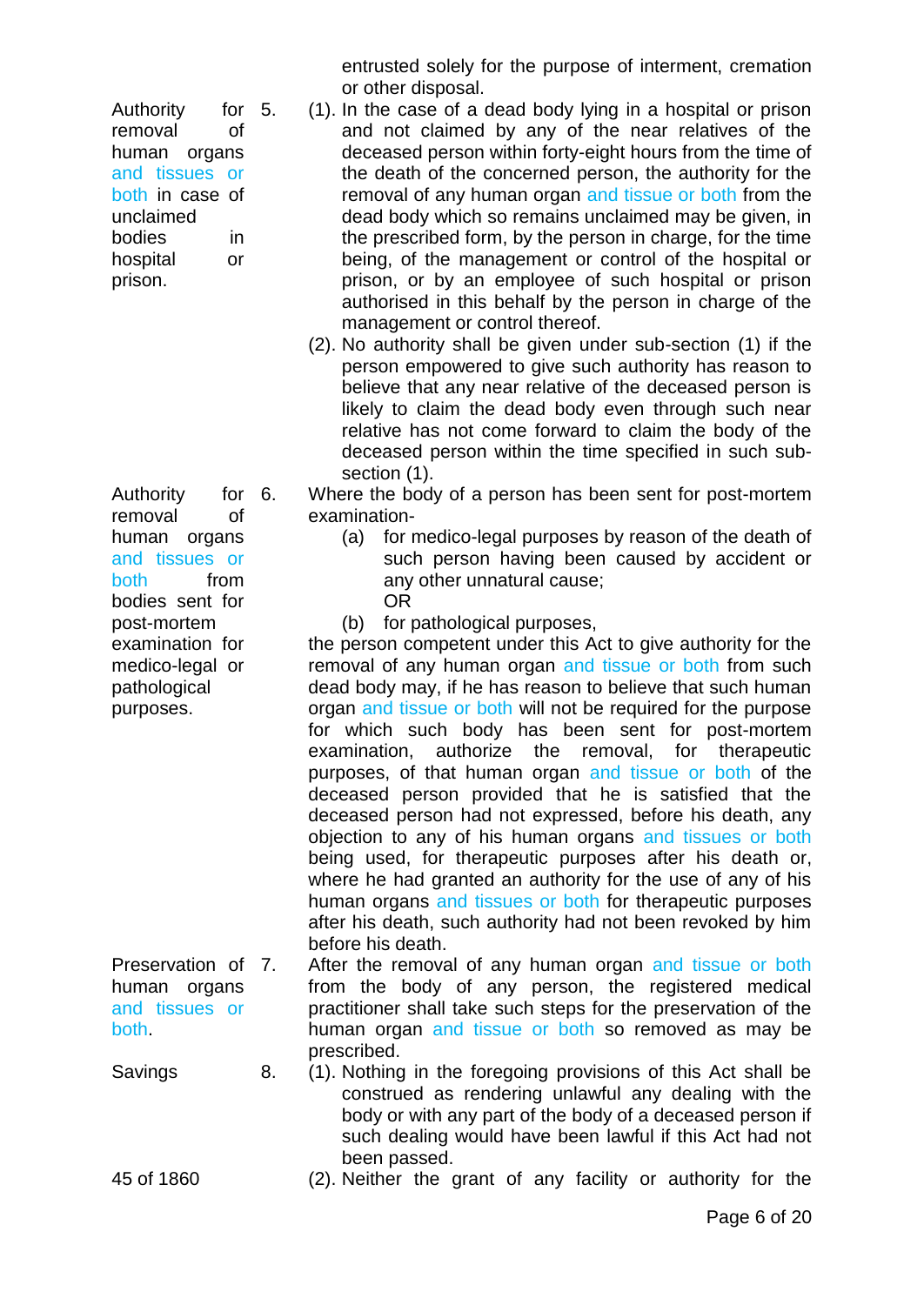removal of any human organ and tissue or both from the body of a deceased person in accordance with the provisions of this Act nor the removal of any human organ and tissue or both from the body of a deceased person in pursuance of such authority shall be deemed to be an offence punishable under section 297 of the Indian Penal Code.

9 (1). Save as otherwise provided in sub-section (3), no human organ and tissue or both removed from the body of a donor before his death shall be transplanted into a recipient unless the donor is a near relative of the recipient.

"(1A) Where the donor or the recipient being near relative is a foreign national, prior approval of the Authorisation Committee shall be required before removing or transplanting human organ or tissue or both:

Provided that the Authorisation Committee shall not approve such removal or transplantation if the recipient is a foreign national and the donor is an Indian national unless they are near relatives.

(1B) No human organs or tissues or both shall be removed from the body of a minor before his death for the purpose of transplantation except in the manner as may be prescribed.

(1C) No human organs or tissues or both shall be removed from the body of a mentally challenged person before his death for the purpose of transplantation.

Explanation.- For the purpose of this sub-section,-

(i)the expression "mentally challenged person" includes a person with mental illness or mental retardation, as the case may be;

(ii)the expression "mental illness" includes dementia, schizopherenia and such other mental condition that makes a person intellectually disabled;

(iii)the expression "mental retardation" shall have the same meaning as assigned to it in clause (r) of section 2 of the Persons With Disabilities (Equal Opportunities, Protection of Rights and Full Participation) Act, 1995.";

- (2). Where any donor authorizes the removal of any of his human organs and tissues or both after his death under sub-section (2) of section 3 of any person competent or empowered to give authority for the removal of any human organ and tissue or both from the body of any deceased person authroises such removal, the human organ and tissue or both may be removed and transplanted into the body of any recipient who may be in need of such human organ and tissue or both.
- (3). If any donor authorizes the removal of any of his human organs and tissues or both before his death under subsection (1) of section 3 for transplantation into the body

Restrictions on removal and transplantation of human organs and tissues or both.

1 of 1996.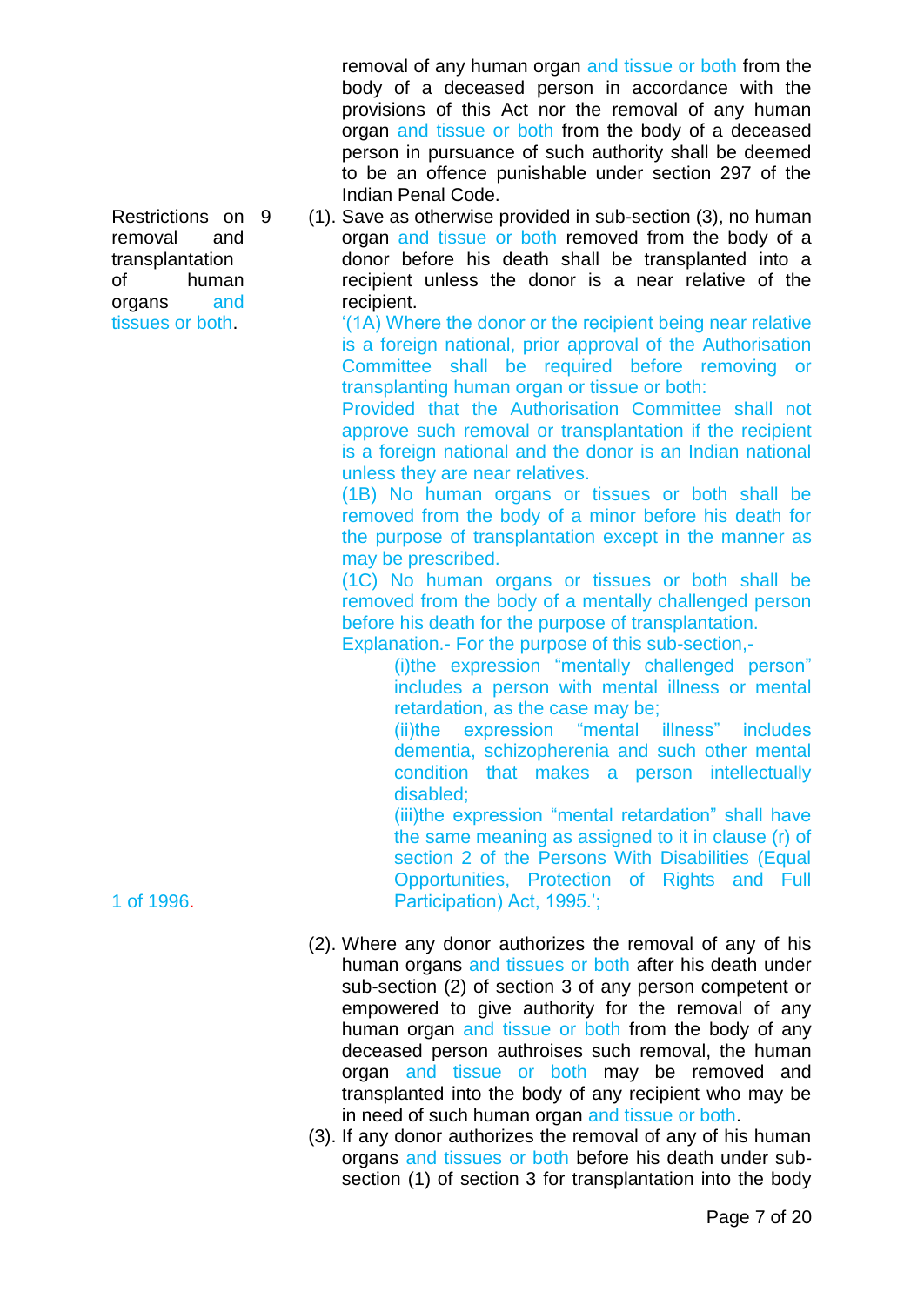of such recipient, not being a near relative, as is specified by the donor by reason of affection or attachment towards the recipient or for any other special reasons, such human organ and tissue or both shall not be removed and transplanted without the prior approval of the Authorisation Committee.

"(3A)Notwithstanding anything contained in sub-section (3), where-

 (a)any donor has agreed to make a donation of his human organ or tissue or both before his death to a recipient, who is his near relative, but such donor is not compatible biologically as a donor for the recipient; and

 (b)the second donor has agreed to make a donation of his human organ or tissue or both before his death to such recipient, who is his near relative, but such donor is not compatible biologically as a donor for such recipient; then

 (c)the first donor who is compatible biologically as a donor for the second donor is compatible biologically as a donor of a human organ or tissue or both for the first recipient and both donors and both recipients in the aforesaid group of donor and recipient have entered into a single agreement to donate and receive such human organ or tissue or both according to such biological compatibility in the group,

the removal and transplantation of the human organ or tissue of both, as per the agreement referred to above, shall not be done without prior approval of the Authorisation Committee.";

(4). (a) **The Central Government shall constitute, by notification, one or more Authorisation Committees consisting of such members as may be nominated by the Central Government on such terms and conditions as may be specified in the notification for each of the Union Territories for the purposes of this section**. The composition of the Authorisation Committees shall be such as may be prescribed by the Central Government from time to time.

(b) **The State Government shall constitute, by notification, one or more Authorisation Committees consisting of such members as may be nominated by the State Government on such terms and conditions as may be specified in the notification for the purposes of this section.** The State Government and the Union territories shall constitute, by notification, one or more Authorisation Committees consisting of such members as may be nominated by the State Governments and the Union territories on such terms and conditions as may be specified in the notification for the purposes of this section.".

(5). On an application jointly made, in such form and in such manner as may be prescribed, by the donor and the recipient, the Authorisation Committee shall, after holding an inquiry and after satisfying itself that the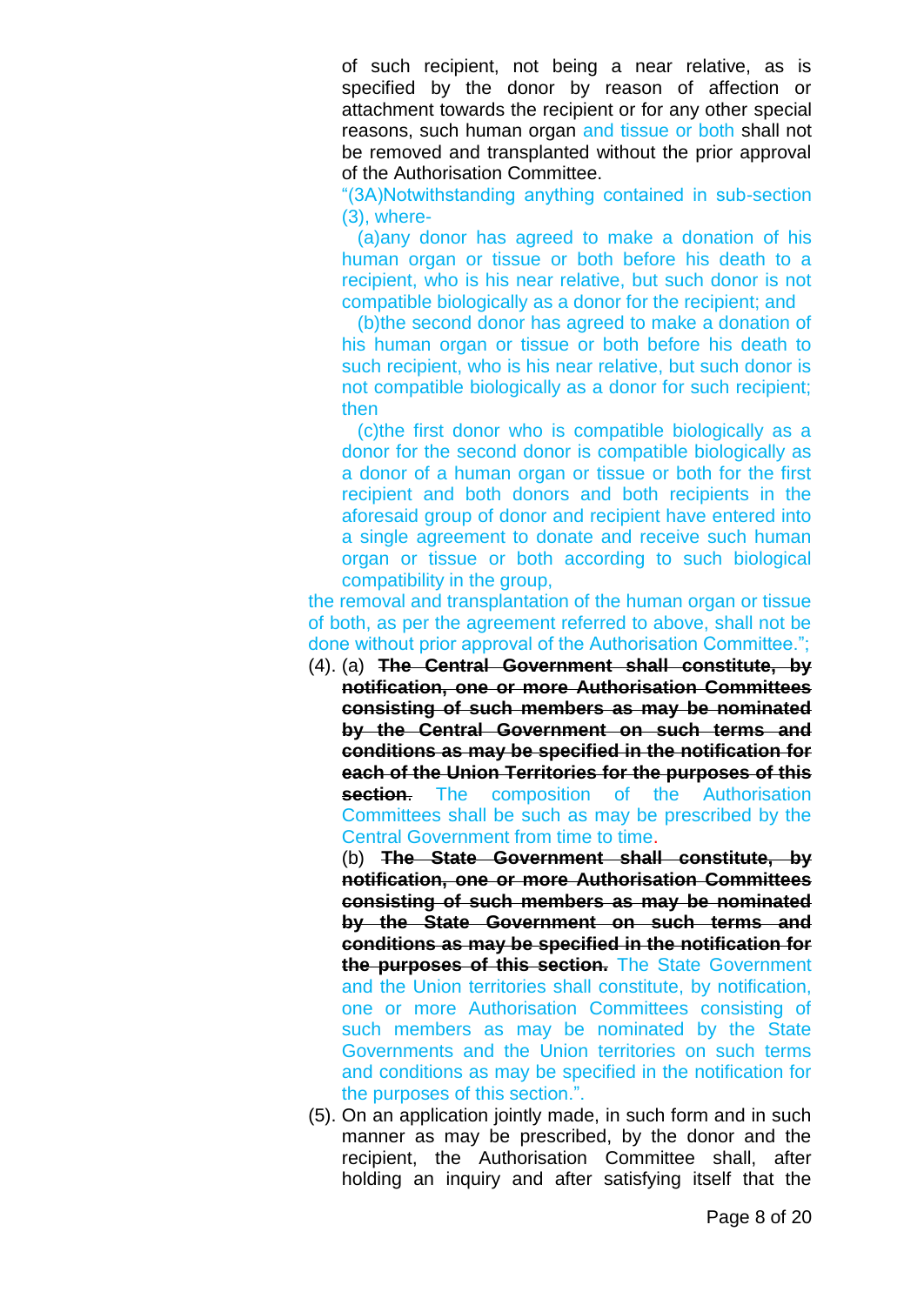applicants have complied with all the requirements of this Act and the rules made thereunder, grant to the applicants approval for the removal and transplantation of the human organs.

(6). If, after the inquiry and after giving an opportunity to the applicants of being heard, the Authorisation Committee is satisfied that the applicants have not complied with the requirements of this Act and the rules made thereunder, it shall, for reasons to be recorded in writing, reject the application for approval.

Chapter III

Regulation of hospitals

- (1). On and from the commencement of this Act:
	- (a) no hospital, unless registered under this Act, shall conduct, or associate with, or help in, the removal, storage or transplantation of any human organ and tissue or both;
	- $(b)$  no medical practitioner or any other person shall conduct, or cause to be conducted, or aid in conducting by himself or through any other person, any activity relating to the removal, storage or transplantation of any human organ and tissue or both at a place other than an place registered under this Act; **and**
	- (c) no place including a hospital registered under subsection (1) of section 15 shall be used or cause to be used by any person for the removal, storage or transplantation of any human organ and tissue or both except for therapeutic purposes; and
	- (d) no Tissue Bank, unless registered under this Act, shall carry out any activity relating to the recovery, screening, testing, processing, storage and distribution of tissues.".
	- (2). Notwithstanding anything contained in sub-section (1), the eyes or the ears may be removed at any place from the dead body of any donor, for therapeutic purposes, by a registered medical practitioner. Explanation: For the purposes of this sub-section, "ears"

includes ear drums and ear bones.

No donor and no person empowered to give authority for the removal of any human organ and tissue or both shall authorise the removal of any human organ and tissue or both for any purpose other than therapeutic purposes.

12. No registered medical practitioner shall undertake the removal or transplantation of any human organ and tissue or

Regulation of hospitals conducting the removal, storage or transplantation of human organs and tissues or both.

Prohibition of 11. removal or transplantation of human organs and tissues or both for any purpose other than therapeutic purposes. **Explaining** 

effects, etc., to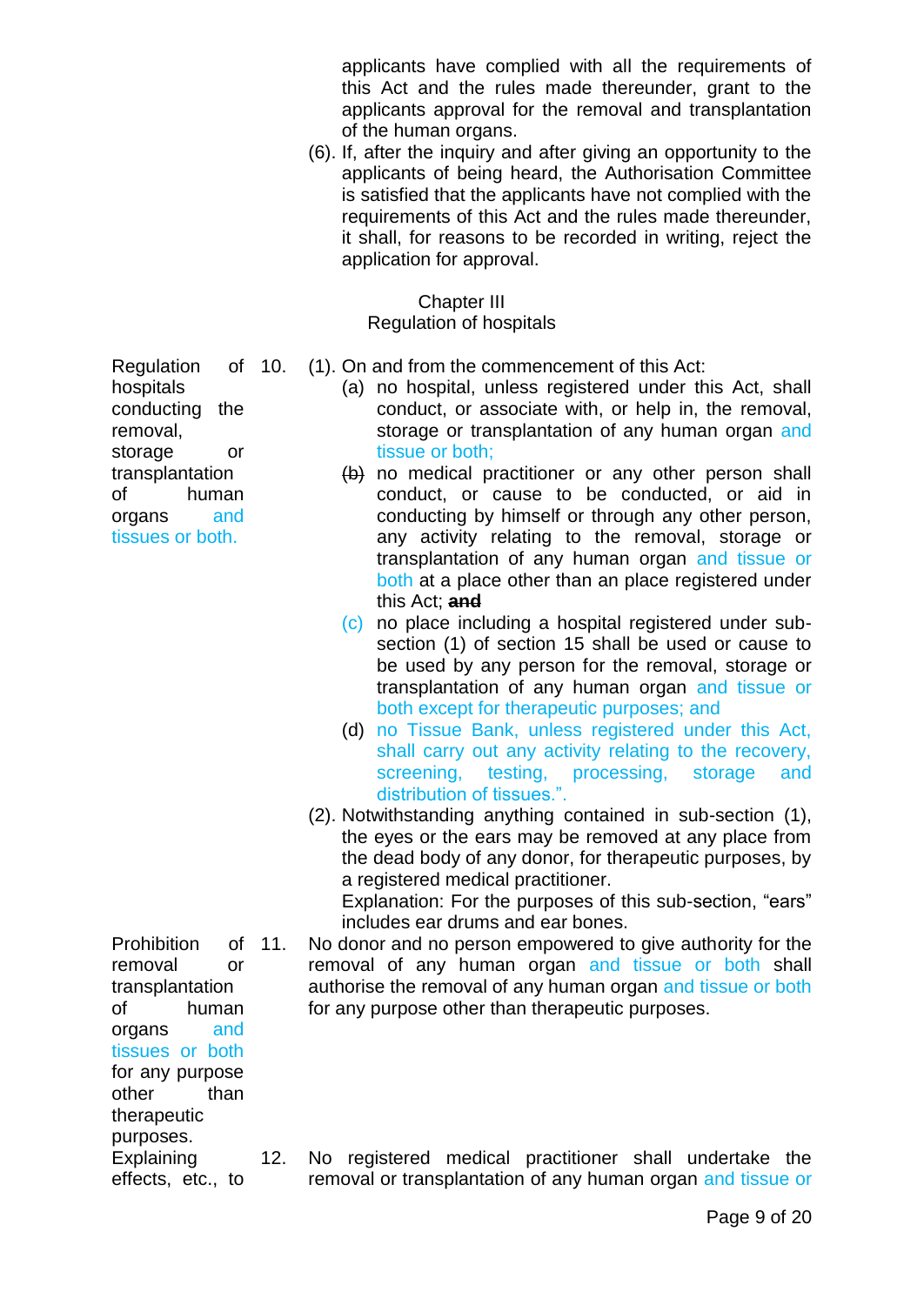| donor<br>recipient.                                                     | and | both unless he has explained, in such manner as may be<br>prescribed, all possible effects, complications and hazards<br>connected with the removal and transplantation to the donor<br>and the recipient respectively.                                                                                                                                                                                                                                                                                                                                                                                                                                                                                                                                                                                                                                                                                                                                                                                                                                                                                                                                                                                                                                                                                                                                                                                                                                                                                                                                                                                      |
|-------------------------------------------------------------------------|-----|--------------------------------------------------------------------------------------------------------------------------------------------------------------------------------------------------------------------------------------------------------------------------------------------------------------------------------------------------------------------------------------------------------------------------------------------------------------------------------------------------------------------------------------------------------------------------------------------------------------------------------------------------------------------------------------------------------------------------------------------------------------------------------------------------------------------------------------------------------------------------------------------------------------------------------------------------------------------------------------------------------------------------------------------------------------------------------------------------------------------------------------------------------------------------------------------------------------------------------------------------------------------------------------------------------------------------------------------------------------------------------------------------------------------------------------------------------------------------------------------------------------------------------------------------------------------------------------------------------------|
|                                                                         |     | Chapter IV<br><b>Appropriate Authority</b>                                                                                                                                                                                                                                                                                                                                                                                                                                                                                                                                                                                                                                                                                                                                                                                                                                                                                                                                                                                                                                                                                                                                                                                                                                                                                                                                                                                                                                                                                                                                                                   |
| Appropriate<br>Authority                                                |     | 13.<br>(1). The Central Government shall appoint, by notification,<br>one or more officers as Appropriate Authorities for each<br>of the Union territories for the purposes of this Act.<br>(2). The State Government shall appoint, by notification, one<br>or more officers as Appropriate Authorities for the<br>purposes of this Act.<br>(3). The Appropriate Authority shall perform the following<br>functions, namely:<br>to grant registration under sub-section (1) of section<br>(i)<br>15 or renew registration under sub-section (3) of that<br>section;<br>to suspend or cancel registration under sub-section<br>(ii)<br>$(2)$ of section 16;<br>(iii) to enforce such standards as may be prescribed,<br>for hospitals engaged in the removal, storage or<br>transplantation of any human organ to enforce<br>such standards, as may be prescribed,-<br>(A) for hospitals engaged in the removal, storage or<br>transplantation of any human organ;<br>(B) for Tissue Banks engaged in recovery, screening,<br>testing, processing, storage and distribution of<br>tissues;";<br>(iv) to investigate any complaint of breach of any of the<br>provisions of this Act or any of the rules made<br>thereunder and take appropriate action;<br>"(iva)to inspect Tissue Banks periodically;".<br>(v) to inspect hospitals periodically for examination of<br>the quality of transplantation and the follow-up<br>medical care to persons who have undergone<br>transplantation and persons from whom organs are<br>removed; and<br>(vi) to undertake such other measures as may be<br>prescribed. |
| <b>Advisory</b><br>Committees to<br>advise<br>Appropriate<br>Authority. |     | The Central Government and<br>$13(A)$ .(1)<br>the<br><b>State</b><br>Governments, as the case may be, by notification, shall<br>constitute an Advisory Committee for a period of two years to<br>aid and advise the Appropriate Authority to discharge its<br>functions.                                                                                                                                                                                                                                                                                                                                                                                                                                                                                                                                                                                                                                                                                                                                                                                                                                                                                                                                                                                                                                                                                                                                                                                                                                                                                                                                     |
|                                                                         |     | The Advisory Committee shall consist of-<br>(2)<br>(a) one administrative expert not below the rank of<br>Secretary to the State Government, to be nominated as<br><b>Chairperson of the Advisory Committee;</b><br>(b) two medical experts having such qualifications<br>as may be prescribed;<br>(c) one officer not below the rank of a Joint Director                                                                                                                                                                                                                                                                                                                                                                                                                                                                                                                                                                                                                                                                                                                                                                                                                                                                                                                                                                                                                                                                                                                                                                                                                                                    |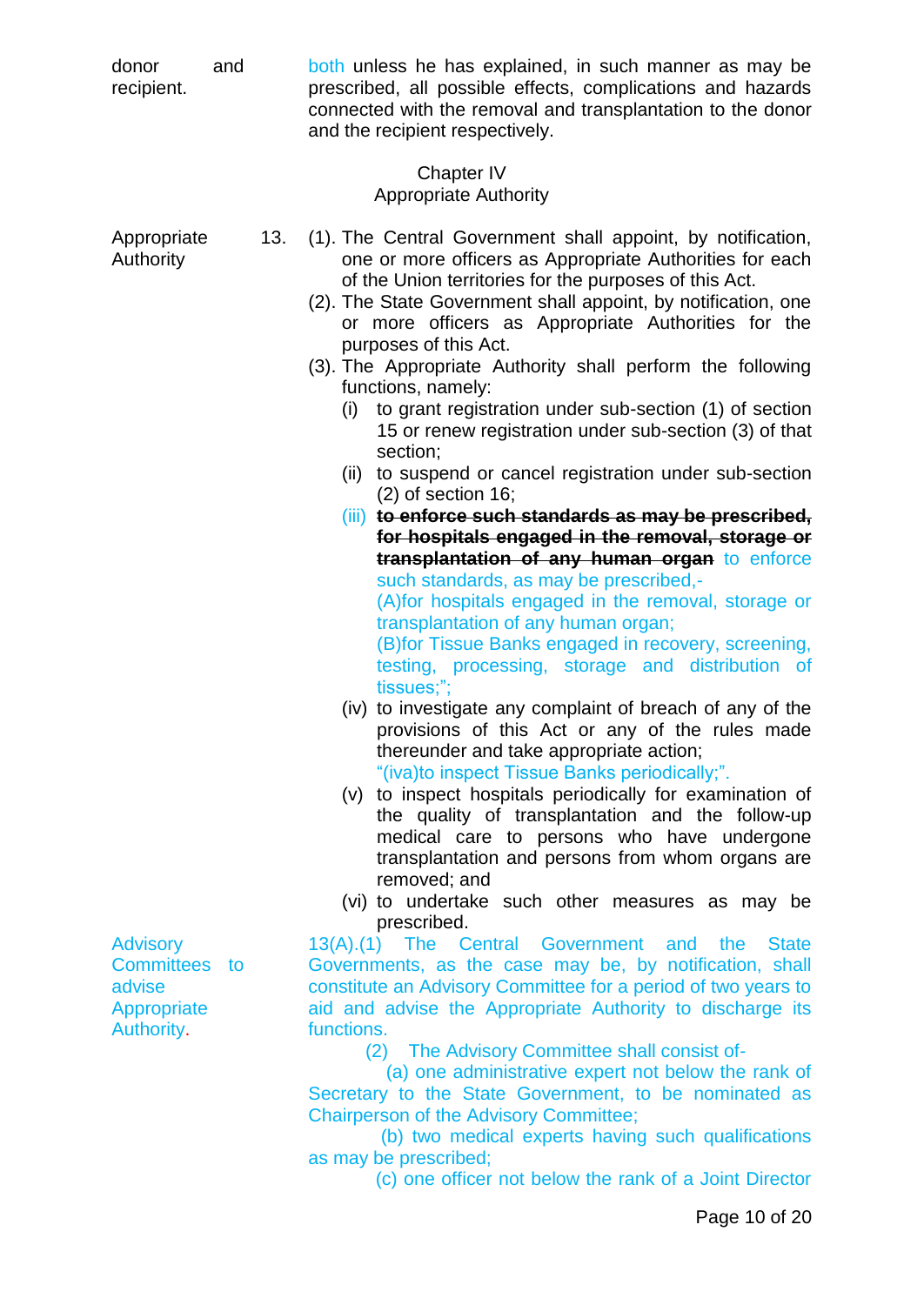to represent the Ministry or Department of Health and Family Welfare, to be designated as Member-Secretary;

 (d) two eminent social workers of high social standing and integrity, one of whom shall be from amongst representatives of women's organisation;

 (e) one specialist in the field of human organ transplantation, provided he is not a member of the transplantation team.

 (3) The terms and conditions for appointment to the Advisory Committee shall be such as may be prescribed by the Central Government.

13(B) The Appropriate Authority shall for the purposes of this Act have all the powers of a civil court trying a suit under the Code of Civil Procedure, 1908 and, in particular, in respect of the following matters, namely:-

 (a)summoning of any person who is in possession of any information relating to violation of the provisions of this Act or the rules made thereunder:

 (b)discovery and production of any document or material object;

 (c)issuing search warrant for any place suspected to be indulging in unauthorised removal, procurement or transplantation of human organs or tissues or both; and

(d)any other matter which may be prescribed.

**National** Human Organs and Tissues Removal and **Storage** Network.

Powers of Appropriate Authority.

> 13(C).The Central Government may, by notification, establish a National Human Organs and Tissues Removal and Storage Network at one or more places and Regional Network in such manner and to perform such functions, as may be prescribed.

> 13(D). The Central Government shall maintain a national registry of the donors and recipients of human organs and tissues and such registry shall have such information as may be prescribed to an ongoing evaluation of the scientific and clinical status of human organs and tissues".

**National** Registry.

### Chapter V Registration of Hospitals

Registration of hospitals engaged in removal,

14. (1). **No hospital** No hospital (including Human Organ Retrieval Centre) shall commence any activity relating to the removal, storage or transplantation of any human organ and tissue or both for therapeutic

Page 11 of 20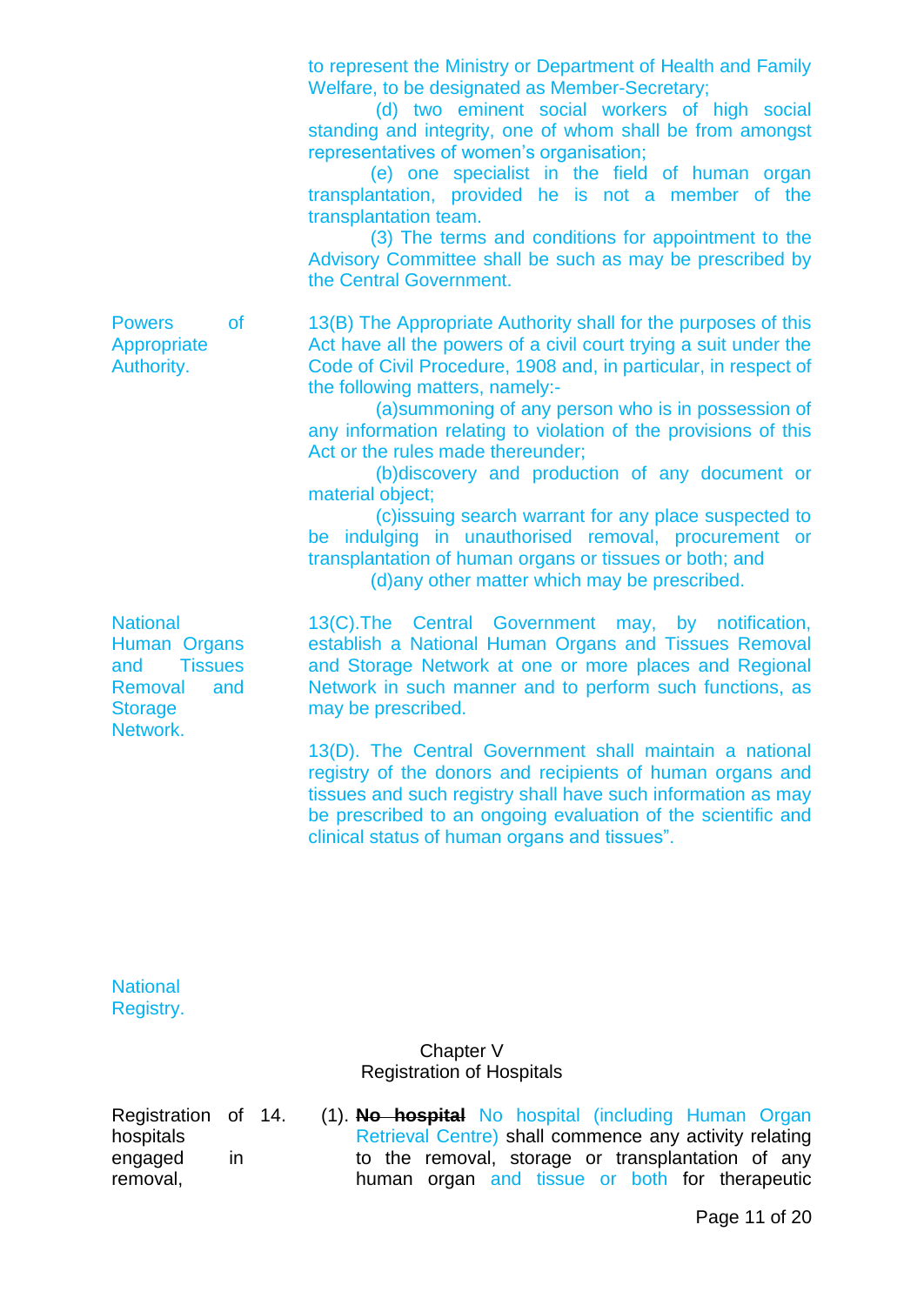storage or transplantation of human organs and tissues or both.

purposes after the commencement of this act unless such hospital is duly registered under this Act.

Provided that every hospital engaged, either partly or exclusively in any activity relating to the removal, storage or transplantation of any human organ and tissue or both for therapeutic purposes immediately before the commencement of this Act, shall apply for registration within sixty days from the date of such commencement:

Provided further that every hospital engaged in any activity relating to the removal, storage or transplantation of any human organ and tissue or both shall cease to engage in any such activity on the expiry of three months from the date of commencement of this Act unless such hospital has applied for registration and is so registered or till such application is disposed of, whichever is earlier.

- (2). Every application for registration under sub-section (1) shall be made to the Appropriate Authority in such form and in such manner and shall be accompanied by such fees as may be prescribed.
- (3). No hospital shall be registered under this Act unless the Appropriate authority is satisfied that such hospital is in a position to provide such specialised services and facilities, possess such skilled manpower and equipments and maintain such standards as may be prescribed.
- (4). No hospital shall be registered under this Act, unless the Appropriate Authority is satisfied that such hospital has appointed a transplant co-ordinator having such qualifications and experience as may be prescribed.".

Registration of 14(A) Tissue Bank (1) No Tissue Bank shall, after the commencement of the Transplantation of Human Organs (Amendment) Act, 2011, commence any activity relating to the recovery, screening, testing, processing, storage and distribution of tissues unless it is duly registered under this Act:

> Provided that any facility engaged, either partly or exclusively, in any activity relating to the recovery, screening, testing, processing, storage and distribution of tissues immediately before the commencement of the Transplantation of Human Organs (Amendment) Act, 2011, shall apply for registration as Tissue Bank within sixty days from the date of such commencement:

> Provided further that such facility shall cease to engage in any such activity on the expiry of three months from the date of commencement of the Transplantation of Human Organs (Amendment) Act, 2011, unless such Tissue Bank has applied for registration and is so registered, or till such application is disposed of, whichever is earlier.

> (2) Every application for registration under sub-section (1) shall be made to the Appropriate Authority in such from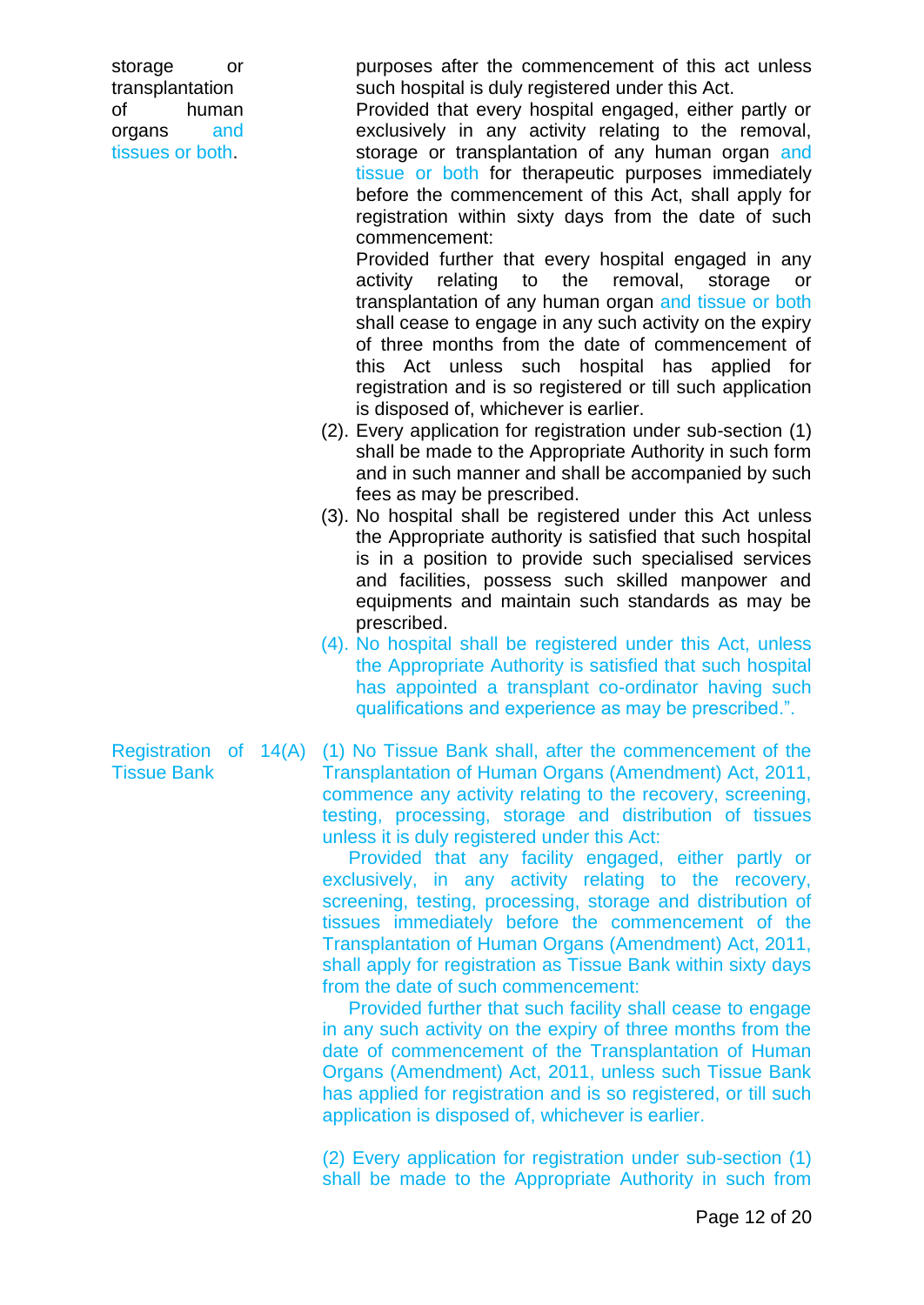and in such manner and shall be accompanied by such fees as may be prescribed.

(3) No Tissue Bank shall be registered under this Act unless the Appropriate authority is satisfied that such Tissue Bank is in a position to provide such specialised services and facilities, possess such skilled manpower and equipments and maintain such standards as may be prescribed.".

Certificate of 15. registration 15. (1). The Appropriate Authority shall, after holding an inquiry and after satisfying itself that the applicant has complied with all the requirements of this Act and the rules made thereunder, **grant to the hospital** grant to the hospital or to the Tissue Bank, as the case may be, a certificate of registration in such form, for such period and subject to such conditions as may be prescribed.

- (2). If, after the inquiry and after giving an opportunity to the applicant of being heard, the Appropriate Authority is satisfied that the applicant has not complied with the requirements of this Act and the rules made thereunder, it shall, for reasons to be recorded in writing, reject the application for registration.
- (3). Every certificate of registration shall be renewed in such manner and on payment of such fees as may be prescribed.
- (1). The Appropriate Authority may, suo moto or on complaint, issue a notice to any **hospital** hospital or Tissue Bank, as the case may be to show cause why its registration under this Act should not be suspended or cancelled for the reasons mentioned in the notice.
- (2). If, after giving a reasonable opportunity of being heard to the **hospital** hospital or Tissue Bank, as the case may be, the Appropriate Authority is satisfied that there has been a breach of any of the provisions of this Act or the rules made thereunder, it may, without prejudice to any criminal action that it may take against such **hospital** hospital or Tissue Bank, as the case may be, suspend its registration for such period as it may think fit or cancel its registration:

Provided that where the Appropriate authority is of the opinion that it is necessary or expedient so to do in the public interest, it may, for reasons to be recorded in writing, suspend the registration of any **hospital** hospital or Tissue Bank, as the case may be, without issuing any notice.

Appeals 17. (1). Any person aggrieved by an order of the Authorisation Committee rejecting an application for approval under sub-section (6) of section 9, or any hospital or Tissue Bank, as the case may be aggrieved by an order of the Appropriate Authority rejecting an application for registration under sub-section (2) of section 15 or an order of suspension or cancellation of registration

Suspension or 16. cancellation of registration

Page 13 of 20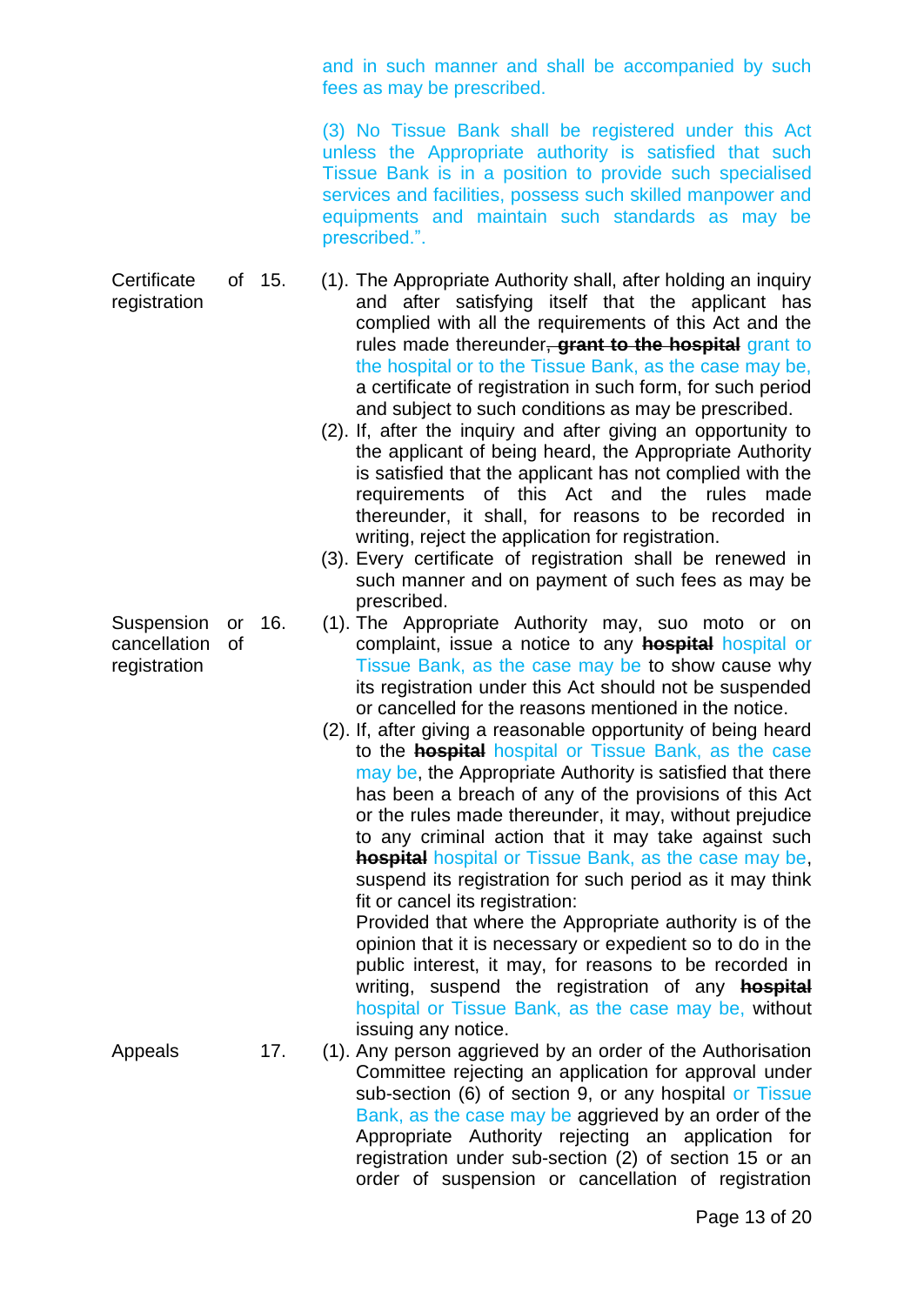under sub-section (2) of section 16, may, within thirty days from the date of the receipt of the order, prefer an appeal, in such manner as may be prescribed, against such order to:

- (i) the Central Government where the appeal is against the order of the Authorisation Committee constituted under clause (a) of sub-section (4) of section 9 or against the order of the Appropriate Authority appointed under sub-section (1) of section 13; or
- (ii) the State Government, where the appeal is against the order of the Authorisation Committee constituted under clause (b) of sub-section (4) of section 9 or against the order of the Appropriate Authority appointed under sub-section (2) of section 13.

Chapter VI Offences and Penalties

- $(1)$ . Any person who renders his services to or at any hospital and who, for purposes of transplantation, conducts associates with, or helps in any manner in, the removal of any human organ without authority, shall be punishable with imprisonment for a term which may extend to **five years and with fine which may extend to ten thousand rupees** ten years and with fine which may extend to twenty lakh rupees.
	- (2). Where any person convicted under sub-section (1) is a registered medical practitioner, his name shall be reported by the Appropriate Authority to the respective State Medical Council for taking necessary action including the removal of his name from the register of the Council for a period of **two years** three years for the first offence and permanently for the subsequent offence.
	- (3). Any person who renders his services to or at any hospital and who conducts, or associates with or helps in any manner in the removal of human tissues without authority, shall be punishable with imprisonment for a term which may extend to three years and with fine which may extend to five lakh rupees.

#### Punishment for Whoever  $-$

- (a) makes or received any payment for the supply of, or for an offer to supply, any human organ;
- (b) seeks to find person willing to supply for payment any human organ;
- (c) offers to supply any human organ for payment;
- (d) initiates or negotiates any arrangement involving the making of any payment for the supply of, or for an offer to supply, any human organ;
- (e) takes part in the management or control of a body of persons, whether a society, firm or company, whose

Punishment for removal of human organ without authority.

commercial dealings in human organs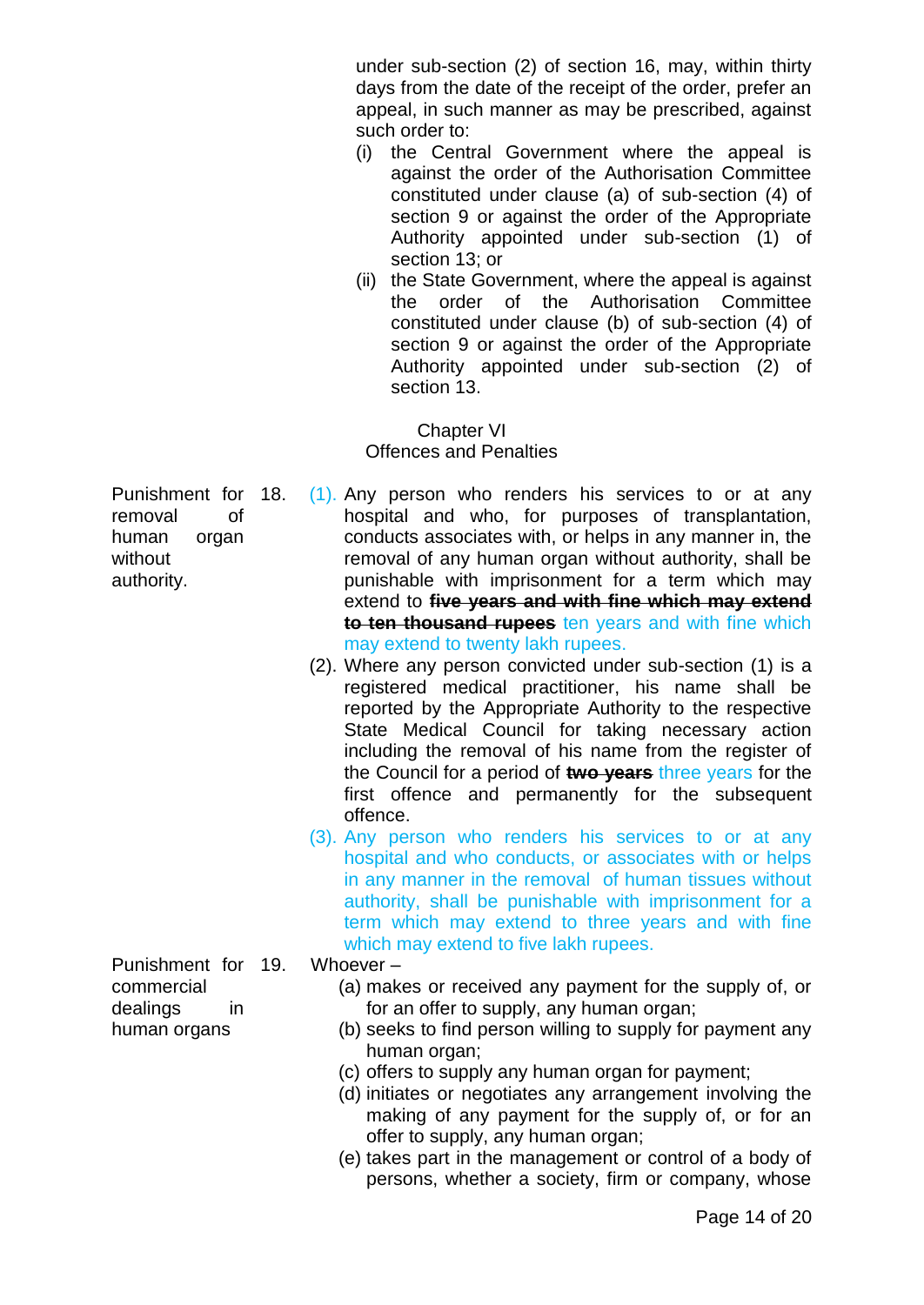activities consist of or include the initiation or negotiation of any arrangement referred to in clause (d); or

- (f) publishes or distributes or causes to be published or distributed any advertisement-
	- (a) inviting persons to supply for payment of any human organ;
	- (b) offering to supply any human organ for payment; or
	- (c) indicating that the advertiser is willing to initiate or negotiate any arrangement referred to in clause (d),

shall be punishable with imprisonment for a term which shall not be less than **two years but which may extend to seven years and shall be liable to fine which shall not be less than ten thousand rupees but may extend to twenty thousand rupees** five years but which may extend to ten years and shall be liable to fine which shall not be less than twenty lakh rupees but may extend to one crore rupees:

Provided that the court may, for any adequate and special reason to be mentioned in the judgement, impose a sentence of imprisonment for a term of less than two years and a fine less than ten thousand rupees.

(g) abets in the preparation or submission of false documents including giving false affidavits to establish that the donor is making the donation of the human organs, as a near relative or by reason of affection or attachment towards the recipient.

Punishment for 19A Whoever illegal dealings in human tissues.

- (a) makes or receives any payment for the supply of, or for an offer to supply, any human tissue; or
- (b) seeks to find person willing to supply for payment and human tissue; or
- (c) offers to supply any human tissue for payment; or
- (d) initiates or negotiates any arrangement involving the making of any payment for the supply of, or for an offer to supply, any human tissue; or
- (e) takes part in the management or control of a body of persons, whether a society, firm or company, whose activities consist of or include the initiation or negotiation of any arrangemenr referred to in clause (d); or
- (f) publishes or distributes or causes to be published or distributed any advertisement-
	- (i) inviting persons to supply for payment of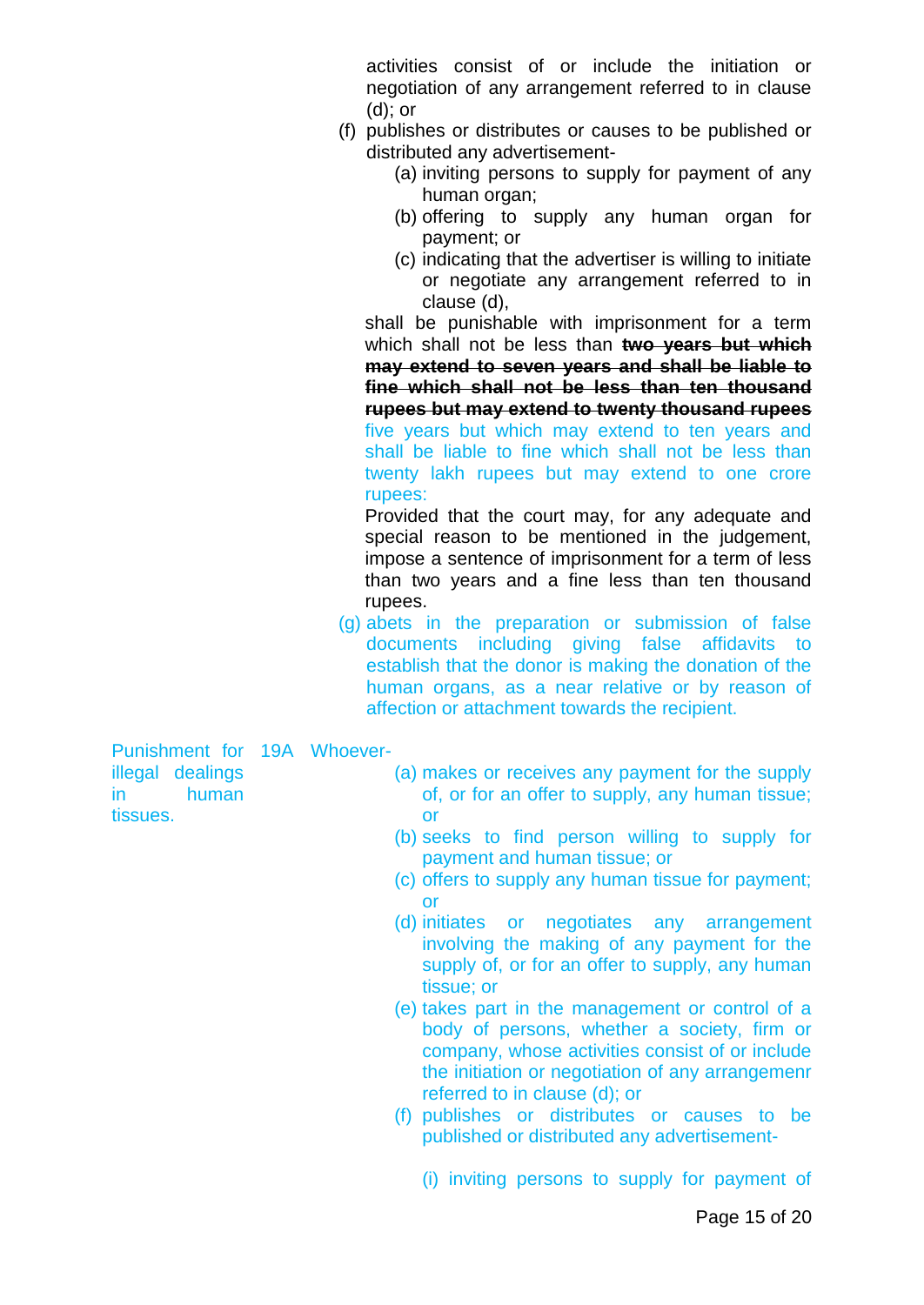any human tissue; or

- (ii) offering to supply any human tissue for payment; or
- (iii) indicating that the advertiser is willing to initiate or negotiate any arrangement referred to in clause (d); or

(g) abets in the preparation or submission of false documents including giving false affidavits to establish that the donor is making the donation of the human tissues as a near relative or by reason of affection or attachment towards the recipient,

shall be punishable with imprisonment for a term which shall be liable to fine which shall not be less than five lakh rupees but which may extend to three years and shall be liable to fine which shall not be less than five lakh rupees but which may extend to twenty-five lakh rupees.

Whoever contravenes any provision of this Act or any rule made, or any condition of the registration granted, thereunder for which no punishment is separately provided in this Act, shall be punishable with imprisonment for a term which may extend to **three years or with fine which may extend to five thousand rupees** five years or with fine which may extend to twenty lakh rupees.

21. (1). Where any offence, punishable under this Act, has been committed by a company, every person who, at the time the offence was committed was in charge of, and was responsible to the company for the conduct of the business of the company, as well as the company, shall be deemed to be guilty of the offence and shall be liable to be proceeded against and punished accordingly:

Provided that nothing contained in this sub-section shall render any such person liable to any punishment, if he proves that the offence was committed without his knowledge or that he had exercised all due diligence to prevent the commission of such offence.

(2). Notwithstanding anything contained in sub-section (1), where any offence punishable under this Act has been committed by a company and it is proved that the offence has been committed with the consent or connivance of, or is attributable to any neglect on the part of, any director, manager, secretary or other officer of the company, such director, manager, secretary or other officer shall also be deemed to be guilty of that offence and shall be liable to be proceeded against and punished accordingly.

Explanation: For the purposes of this section:

- (a) "company" means any body corporate and includes a firm or other association of individuals; and
- (b) "director", in relation to a firm, means a partner in the firm.

Punishment for contravention of any other provision of this Act.

Offences by 21. companies.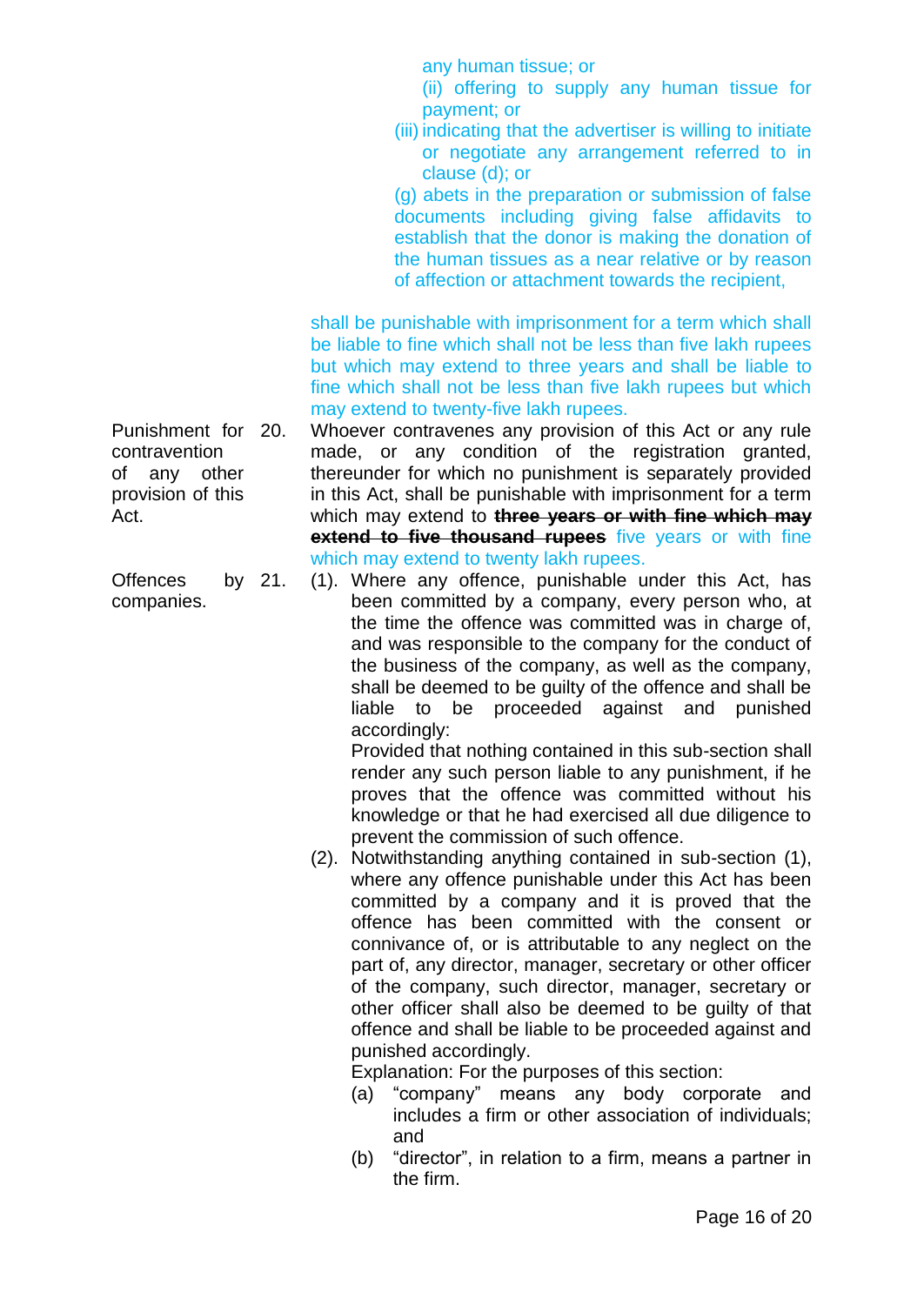offence

- Cognizance of 22. (1). No court shall take cognizance of an offence under this Act except on a complaint made by:
	- (a) the Appropriate Authority concerned, or any officer authorised in this behalf by the Central Government or the State Government or, as the case may be, the Appropriate Authority; or
	- (b) a person who has given notice of not less than sixty days, in such manner as may be prescribed, to the Appropriate Authority concerned, of the alleged offence and of his intention to make a complaint to the court.
	- (2). No court other than that of a Metropolitan Magistrate or a Judicial Magistrate of the first class shall try any offence punishable under this Act.
	- (3). Where a complaint has been made under clause (b) of sub-section (1), the court may, on demand by such person, direct the Appropriate Authority to make available copies of the relevant records in its possession to such person.

# Chapter VII

# **Miscellaneous**

- 23. (1). No suit, prosecution or other legal proceeding shall lie against any person for anything which is in good faith done or intended to be done in pursuance of the provisions of this Act.
	- (2). No suit or other legal proceeding shall lie against the Central Government or the State Government for any damage caused or likely to be caused for anything which is in good faith done or intended to be done in pursuance of the provisions of this Act.
	- (1). The Central Government may, by notification, make rules for carrying out the purposes of this Act.
	- (2). In particular, and without prejudice to the generality of the foregoing power, such rules may provide for all or any of the following matters, namely:
		- (a) the manner in which and the conditions subject to which any donor may authorise removal, before his death, of any human organ and tissue or both of his body under sub-section (1) of section 3;

(aa) the human organs or tissues or both in respect of which duty is cast on registered medical practitioner, the manner of obtaining documentation for authorisation under clause (i) of sub section (1A) of section 3;

(ab) the manner of making the donor or his relative aware under clause (ii) of sub-section (1A) of section 3;

(ac) the manner of informing the Human Organ Retrieval Centre under clause (iii) of sub-section (1A) of section 3;

Protection of 23. action taken in good faith.

Power to make 24. rules.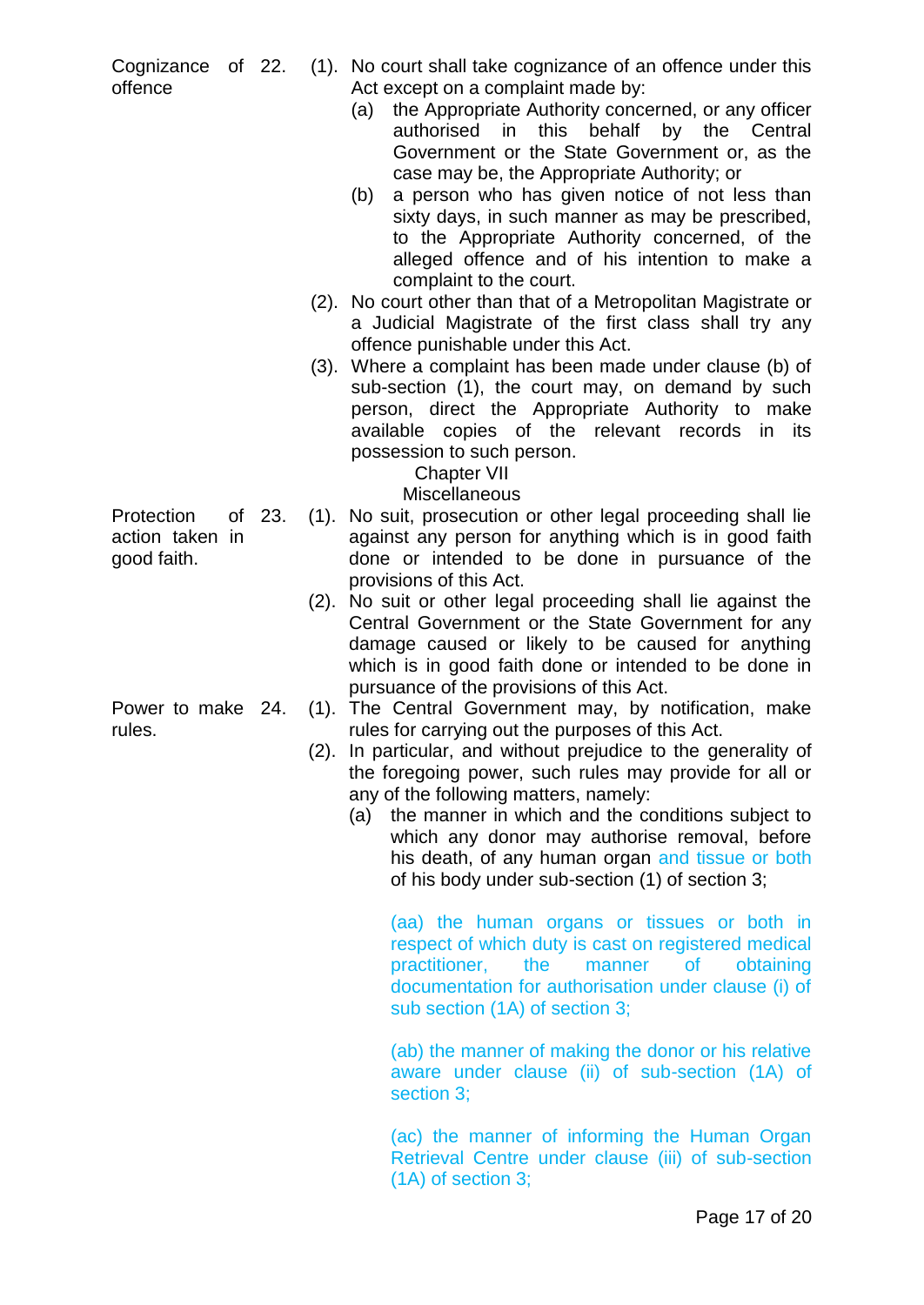(ad) the date from which duties mentioned in subsection (1A) are applicable to registered medical practitioner working in a unregistered hospital under sub-section (4) of section 3;

(ae) the qualifications and experience of a technician under the proviso to sub-section (4) of section 3;

(b) the form and the manner in which a brain-stem death is to be certified and the conditions and requirements which are to be satisfied for that purpose under sub-section (6) of section 3;

(ba) the conditions for nomination of a surgeon or a physician and an anaesthetist or intensivist to be included in the Board of medical experts under the proviso to clause (iii) of sub-section (6) of section 3;

- (c) the form and the manner in which any of the parents may give authority, in the case of brainstem death of a minor, for the removal of any human organ and tissue or both under sub-section (7) of section 3;
- (d) the form in which authority for the removal of any human organ and tissue or both from an unclaimed dead body may be given by the person incharge of the management or control of the hospital or prison, under sub-section (1) of section 5;
- (e) the steps to be taken for the preservation of the human organ and tissue or both removed from the body of any person, under section 7;

(ea) the manner or removal of human organs or tissues or both from the body of a minor before his death for transplantation under sub-section (1B) of section 9;

(eb) the composition of the Authorisation Committees under sub-section (4) of section 9;

- (f) the form and the manner in which an application may be jointly made by the donor and the recipient under sub-section (5) of section 9;
- (g) the manner in which all possible effects, complications and hazards connected with the removal and transplantation is to be explained by the registered medical practitioner to the donor and the recipient under section 12;
- (h) the standards as are to be enforced by the Appropriate authority for hospitals engaged in the removal, storage or transplantation of any human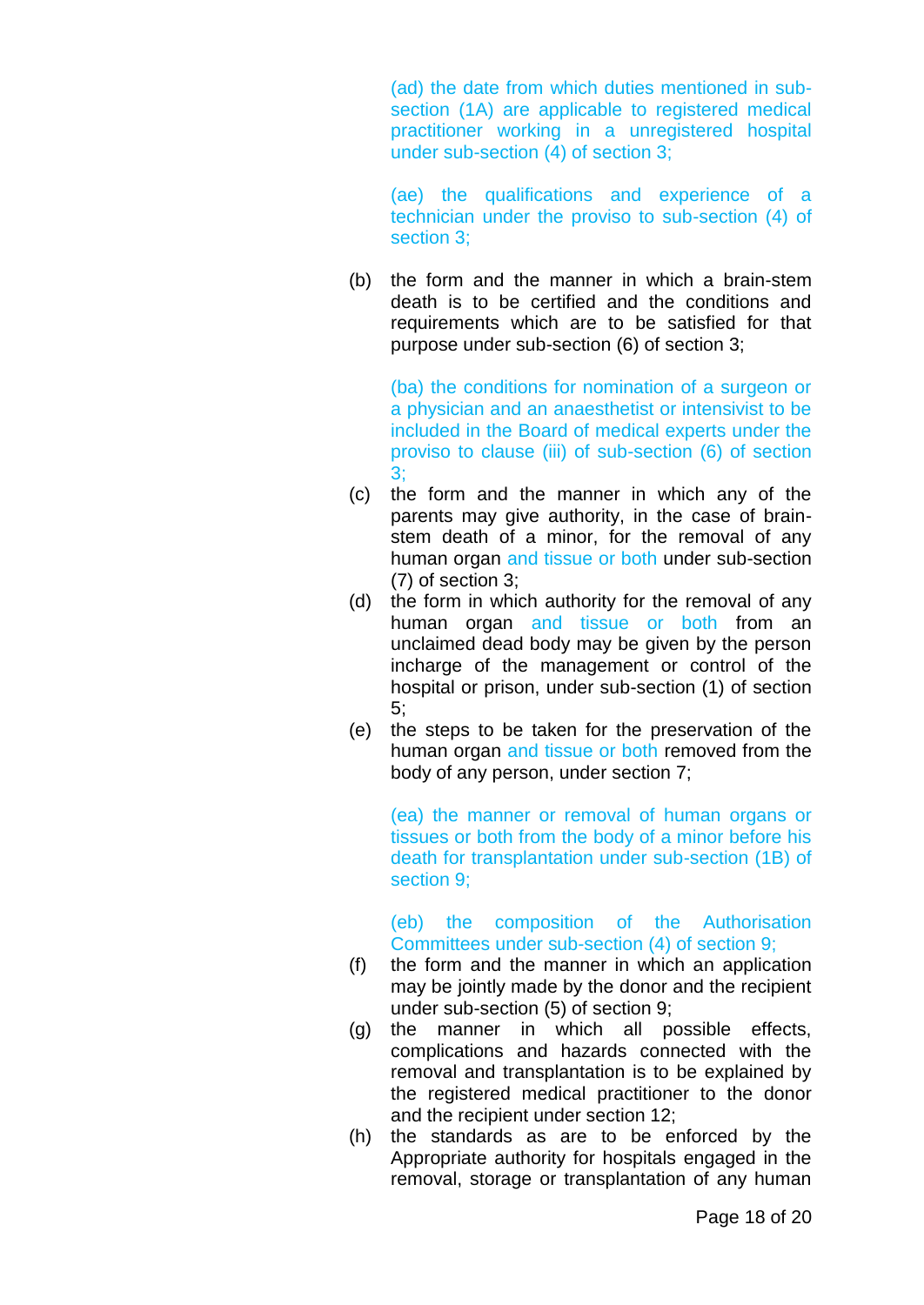and tissue or both organ under clause (iii) of subsection (3) of section 13;

(i) the other measures as the Appropriate Authority shall undertake in performing its functions under clause (vi) of sub-section (3) of section 13;

(ia) the qualifications of medical experts and the terms and conditions for appointment to Advisory Committee under sub-sections (2) and (3) of section 13A;

(ib) the power of the Appropriate Authority in any other matter under clause (d) of section 13B;

(ic) the manner of establishment of a National Human Organs and Tissues Removal and Storage Network and Regional Network and functions to be performed by them under section 13C;

(id) the information in the national registry of the donors and recipients of human organs and tissues and all information under section 13D;

- (j) the form and the manner in which an application for registration shall be made and the fee which shall be accompanied, under sub-section (2) of section 14;
- (k) the specialised services and the facilities to be provided, skilled manpower and the equipments to be possessed and the standards to be maintained by a hospital for registration, under sub-section (3) of section 14;

(ka) the qualifications and experience of a transplant co-ordinator under sub-section (4) of section 14;

(kb) the form and the manner in which an application for registration shall be made, and the fee which shall be accompanied, under subsection (2) of section 14A;

(kc) the specialised services and the facilities to be provided, skilled manpower and the equipments to be possessed and the standards to be maintained by a Tissue Bank, under sub-section (3) of section 14A;

- (l) the form in which, the period for which and the conditions subject to which certificate of registration is to be granted to a **hospital** hospital or Tissue Bank, under sub-section (1) of section  $15:$
- (m) the manner in which and the fee on payment of which certificate of registration is to be renewed